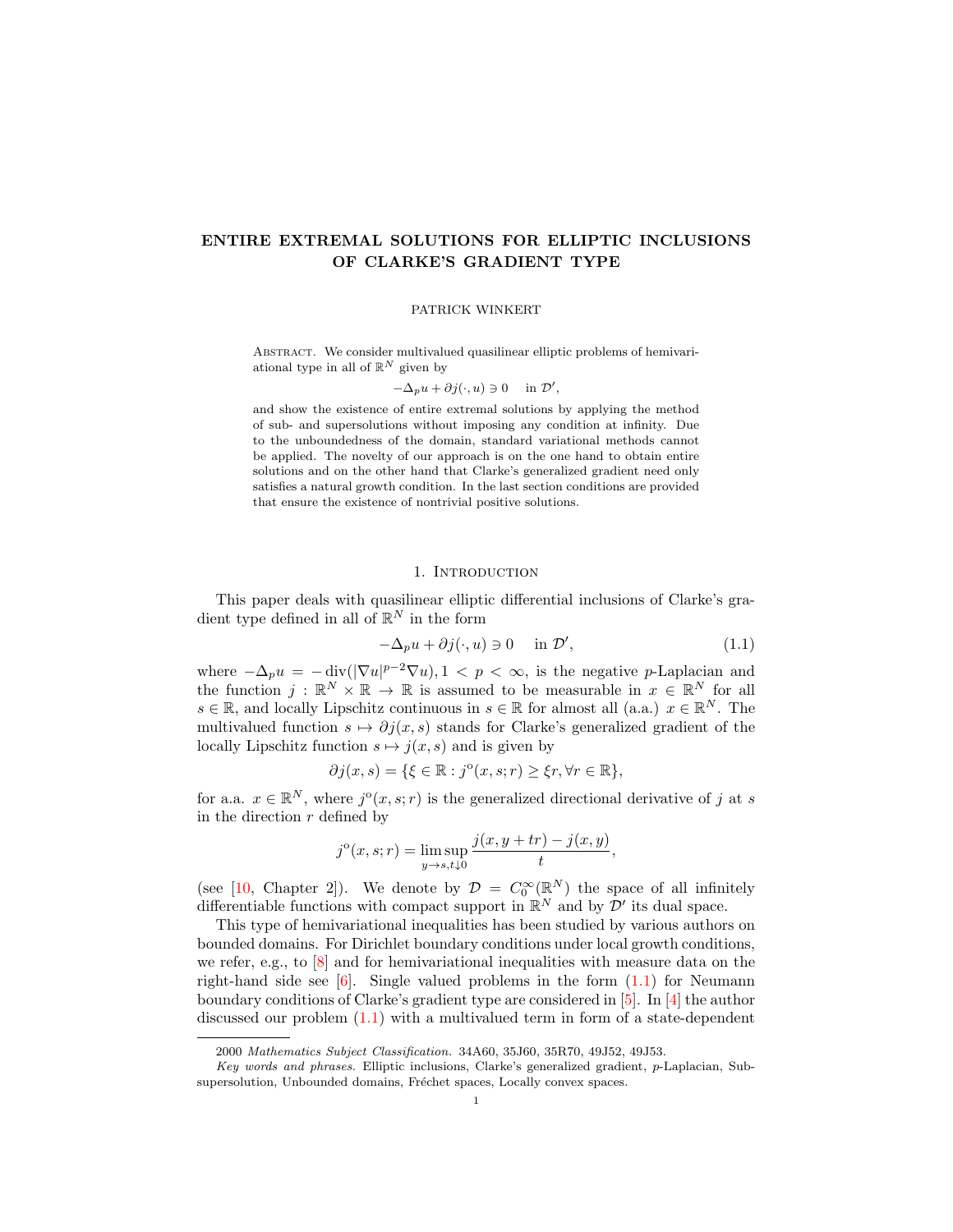### 2 PATRICK WINKERT

subdifferential in all of  $\mathbb{R}^N$  which turns out to be a special case of problem [\(1.1\)](#page-0-0). Let  $\Omega \subset \mathbb{R}^N$  be a bounded domain and consider problem  $(1.1)$  under Dirichlet boundary values. Let  $f : \Omega \times \mathbb{R} \to \mathbb{R}$  be a Carathéodory function. If j is a primitive of f, meaning that

$$
j(x,s):=\int_0^sf(x,t)dt,
$$

then  $s \mapsto j(x, s)$  is continuously differentiable and hence,  $\partial j(x, s) = \left\{\frac{\partial j(x, s)}{\partial s}\right\}$  ${f(x, s)}$ . Thus, problem  $(1.1)$  is simplified to the elliptic boundary value problem

$$
u \in W_0^{1,p}(\Omega): \quad -\Delta_p u + f(\cdot, u) = 0 \quad \text{in } (W_0^{1,p}(\Omega))',
$$

for which the method of sub- and supersolutions is well known (see [\[7,](#page-9-4) Chapter 3]). Comparison principles for general elliptic operators  $A$ , in particular for the negative p-Laplacian  $-\Delta_p$ , and Clarke's gradient  $s \mapsto \partial j(x, s)$  satisfying a one-sided growth condition in the form

<span id="page-1-0"></span>
$$
\xi_1 \le \xi_2 + c_1 (s_2 - s_1)^{p-1},\tag{1.2}
$$

for all  $\xi_i \in \partial j(x, s_i), i = 1, 2$ , for a.a.  $x \in \Omega$ , and for all  $s_1, s_2$  with  $s_1 < s_2$  can also be found in [\[7,](#page-9-4) Chapter 4]. Recently, a new comparison result for inclusions of the form  $(1.1)$  for bounded domains without the condition  $(1.2)$  has been obtained in  $|9|$ .

The main goal of this paper is to prove the existence of entire extremal solutions for the inclusion  $(1.1)$  within a sector of an ordered pair of sub- and supersolutions  $u, \overline{u}$  without assuming any conditions as in  $(1.2)$ .

The paper is organized as follows. In Section 2 we formulate our notations and hypotheses and in Section 3 we prove our main result about the existence of extremal solutions. In the end of Section 3 we consider the relation to the problem in [\[4\]](#page-9-3) and finally, we give an example of the construction of sub- and supersolutions in Section 4.

# 2. Notations and Hypotheses

Let  $W = W^{1,p}_{loc}(\mathbb{R}^N)$  be the local Sobolev space of all functions  $u : \mathbb{R}^N \to \mathbb{R}$ , which belong to the Sobolev space  $W^{1,p}(\Omega)$  for every compact domain  $\Omega \subset \mathbb{R}^N$ . The topology of the locally convex space  $W$  is described by the family of seminorms  ${h_k : k = 1, 2, ...}$  given by  $h_k(u) = ||u||_{W^{1,p}(B_k)}$ , where  $B_k \subset \mathbb{R}^N$  is the ball of radius k. A sequence  $(u_n) \subset \mathcal{W}$  converges to u if and only if

$$
h_k(u_n - u) \to 0
$$
, as  $n \to \infty$ , for all  $k = 1, 2, ...$ 

Since the space  $W$  has a countable fundamental system of seminorms, there exists a metric d on W for which  $(\mathcal{W}, d)$  is a complete metric vector space. Such spaces are called Frechét spaces (see  $[12,$  Theorem 25.1, Corollary 25.2]). For fixed k we denote  $W_k = W^{1,p}(B_k)$  and by  $i_k : \mathcal{W} \to \mathcal{W}_k$  the mapping defined by  $\mathcal{W} \ni u \mapsto$  $u|_{B_k} \in \mathcal{W}_k$ , where  $u|_{B_k}$  denotes the restriction of u to  $B_k$ . Analogously, we define the local Lebesgue space  $\mathcal{L}^q := L^q_{loc}(\mathbb{R}^N)$ , where q satisfies the equation  $\frac{1}{p} + \frac{1}{q} = 1$ . Note that  $\mathcal{L}^q$  is equipped with the natural partial ordering  $\leq$  defined by  $u \leq v$  iff  $v - u \in \mathcal{L}_{+}^{q} := L_{\text{loc},+}^{p}(\mathbb{R}^{N})$  which stands for the set of all nonnegative functions of  $\mathcal{L}^q$ .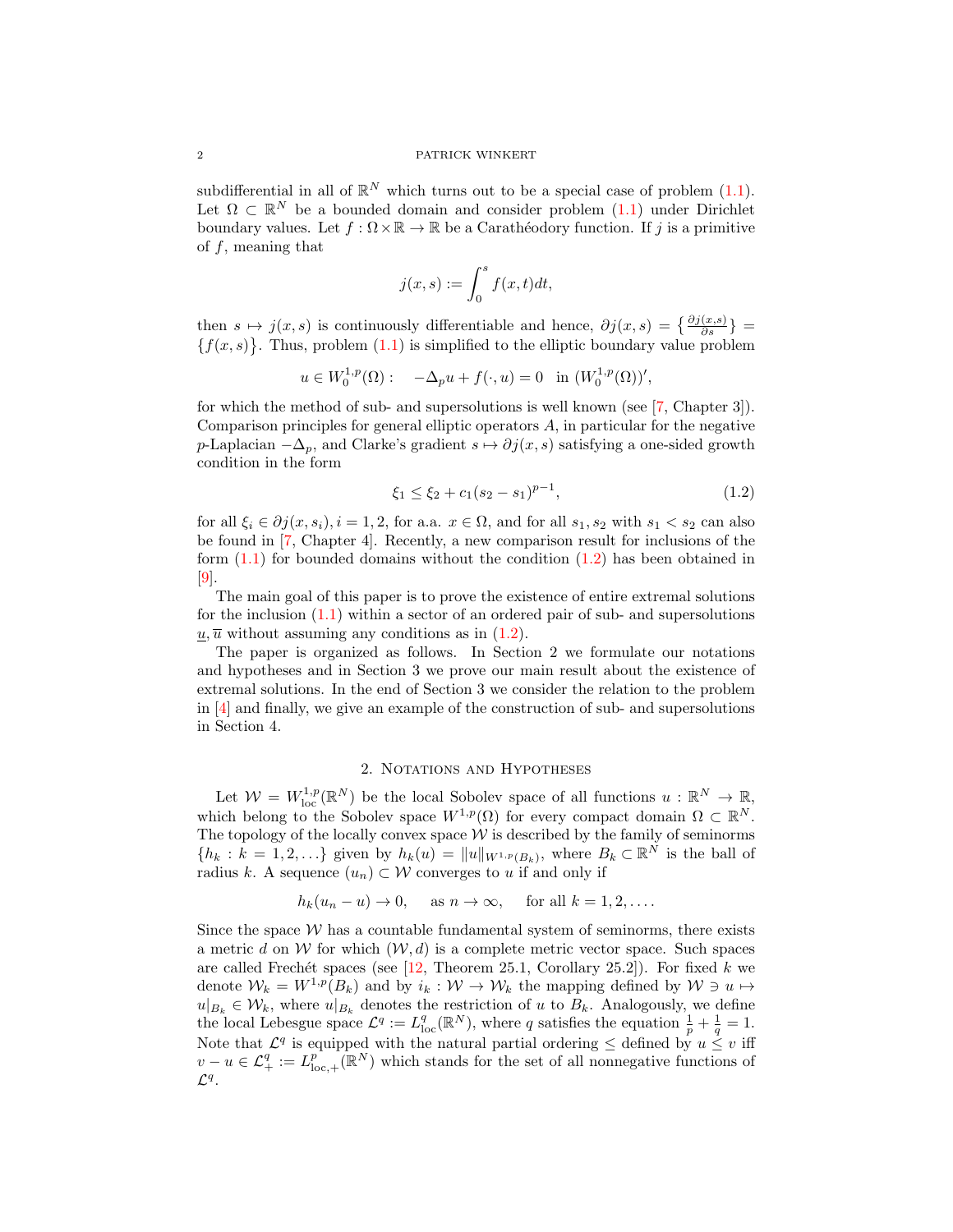<span id="page-2-2"></span>**Definition 2.1.** A function  $u \in \mathcal{W}$  is said to be a solution of [\(1.1\)](#page-0-0), if there exists a function  $\gamma \in \mathcal{L}^q$  such that

- (i)  $\gamma(x) \in \partial j(x, u(x))$ , for a.a.  $x \in \mathbb{R}^N$ ,
- (ii)  $\int_{\mathbb{R}^N} |\nabla u|^{p-2} \nabla u \nabla \varphi dx + \int_{\mathbb{R}^N} \gamma \varphi dx = 0$ , for all  $\varphi \in \mathcal{D}$ .

**Definition 2.2.** A function  $\underline{u} \in \mathcal{W}$  is said to be a subsolution of [\(1.1\)](#page-0-0), if there exists a function  $\gamma \in \mathcal{L}^q$  such that

- (i)  $\gamma(x) \in \partial j(x, \underline{u}(x))$ , for a.a.  $x \in \mathbb{R}^N$ ,
- (ii)  $\int_{\mathbb{R}^N} |\nabla \underline{u}|^{p-2} \nabla \underline{u} \nabla \varphi dx + \int_{\mathbb{R}^N} \underline{\gamma} \varphi dx \leq 0$ , for all  $\varphi \in \mathcal{D}_+$ .

<span id="page-2-0"></span>**Definition 2.3.** A function  $\overline{u} \in \mathcal{W}$  is said to be a supersolution of [\(1.1\)](#page-0-0), if there exists a function  $\overline{\gamma} \in \mathcal{L}^q$  such that

- (i)  $\overline{\gamma}(x) \in \partial j(x, \overline{u}(x))$ , for a.a.  $x \in \mathbb{R}^N$ ,
- (ii)  $\int_{\mathbb{R}^N} |\nabla \overline{u}|^{p-2} \nabla \overline{u} \nabla \varphi dx + \int_{\mathbb{R}^N} \overline{\gamma} \varphi dx \geq 0$ , for all  $\varphi \in \mathcal{D}_+$ .

Here,  $\mathcal{D}_+ := \{ \varphi \in \mathcal{D} : \varphi \geq 0 \}$  stands for all nonnegative functions of  $\mathcal{D}$ . In order to formulate our main results we suppose the following hypotheses for the function j and its Clarke's gradient  $\partial j(x, \cdot)$  in problem [\(1.1\)](#page-0-0).

- (j1) The mapping  $x \mapsto j(x, s)$  is measurable for all  $s \in \mathbb{R}$  and  $s \mapsto j(x, s)$  is locally Lipschitz continuous for a.a.  $x \in \mathbb{R}^N$ .
- (i2) There is a constant  $c > 0$  such that

$$
\xi \in \partial j(x, s) : |\xi| \le c(1 + |s|^{p-1}),
$$

for a.a.  $x \in \mathbb{R}^N$  and for all  $s \in \mathbb{R}$ .

# 3. Main results

Now, we want to show that the assumptions  $(i)$  and  $(i)$  are sufficient to ensure the existence of entire extremal solutions of [\(1.1\)](#page-0-0) within the interval [u,  $\overline{u}$ ]. Our main result in this paper is given in the following theorem.

<span id="page-2-4"></span>**Theorem 3.1.** Let conditions (j1)–(j2) be satisfied and let  $u, \overline{u}$  be a pair of sub-and supersolutions of problem [\(1.1\)](#page-0-0) satisfying  $\underline{u} \leq \overline{u}$ . Then there exist extremal solutions of  $(1.1)$  belonging to the interval  $[\underline{u}, \overline{u}]$ .

*Proof.* First we select a sequence of open balls  $(B_k) \subset \mathbb{R}^N$ ,  $k = 1, 2, \ldots$ , whose union is equal to  $\mathbb{R}^N$ , that is,  $\bigcup_{k=1}^{\infty} B_k = \mathbb{R}^N$ . We construct a sequence  $(U_k, \Gamma_k) \subset \mathcal{W} \times \mathcal{L}^q$ as follows: By means of the given supersolution according to Definition [2.3,](#page-2-0) one defines

$$
U_0 := \overline{u}, \qquad U_k(x) = \begin{cases} u_k(x) & \text{for } x \in B_k \\ \overline{u}(x) & \text{for } x \in \mathbb{R}^N \setminus B_k \end{cases} \tag{3.1}
$$
\n
$$
\Gamma_0 := \overline{\gamma}, \qquad \Gamma_k(x) = \begin{cases} \gamma_k(x) & \text{for } x \in B_k \\ \overline{\gamma}(x) & \text{for } x \in \mathbb{R}^N \setminus B_k, \end{cases} \tag{3.1}
$$

where the pair  $(u_k, \gamma_k) \in W^{1,p}(B_k) \times L^q(B_k)$  denotes the greatest solution of the differential inclusion  $\overline{Q}$ + $\overline{Q}$  +  $\overline{Q}$  +  $\overline{Q}$  3  $\overline{Q}$ 

<span id="page-2-3"></span><span id="page-2-1"></span>
$$
-\Delta_p u_k + \partial j(\cdot, u_k) \ni 0, \text{ in } B_k
$$
  

$$
u_k = \overline{u}, \text{ on } \partial B_k
$$
 (P<sub>k</sub>)

in the order interval  $[\underline{u}|_{B_k}, \overline{u}|_{B_k}]$ . We recall that a pair  $(u_k, \gamma_k) \in W^{1,p}(B_k) \times L^q(B_k)$ is a solution of  $(P_k)$  $(P_k)$  $(P_k)$  if the following holds: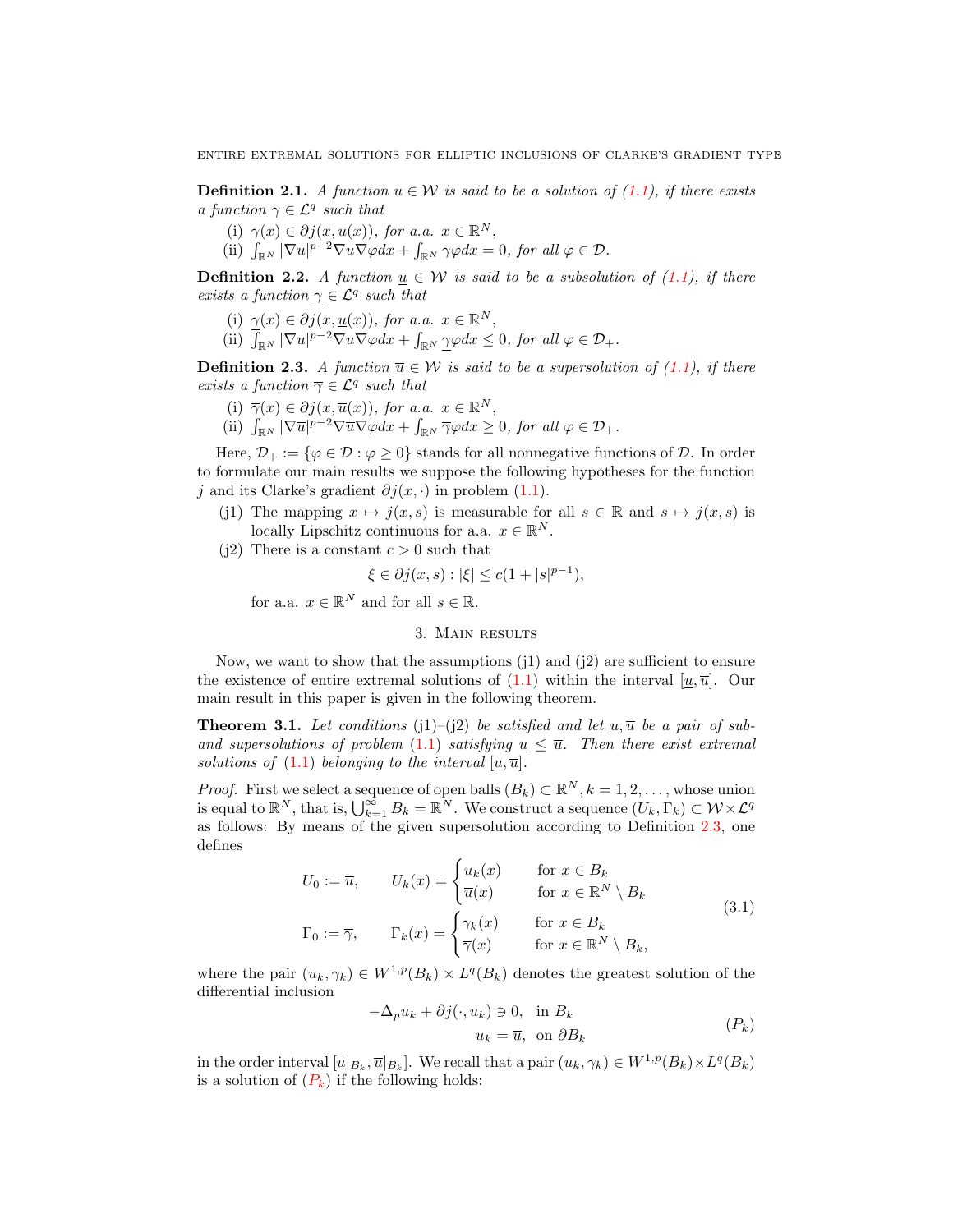#### 4 PATRICK WINKERT

- (1)  $u_k = \overline{u}$  on  $\partial B_k$ ,
- (2)  $\gamma_k(x) \in \partial j(x, u_k(x))$ , for a.a.  $x \in B_k$ ,
- (3)  $\int_{B_k} |\nabla u_k|^{p-2} \nabla u_k \nabla \varphi dx + \int_{B_k} \gamma_k \varphi dx = 0$ , for all  $\varphi \in C_0^{\infty}(B_k)$ .

Obviously, the functions  $\underline{u}|_{B_k}$ ,  $\overline{u}|_{B_k}$  create an ordered pair of sub- and supersolutions to the auxiliary problem  $(P_k)$  $(P_k)$  $(P_k)$  and the existence of a greatest solution  $u_k \in [\underline{u}|_{B_k}, \overline{u}|_{B_k}]$  of  $(P_k)$  $(P_k)$  $(P_k)$  follows directly from [\[9,](#page-10-1) Theorem 4.1, Corollary 4.1]. The extensions  $(U_k, V_k)$  of  $(u_k, v_k)$  are well-defined and belong to  $W \times \mathcal{L}^q$ .

By the construction of  $U_k$  one sees immediately that  $U_1 \leq U_0$  is true. The function  $u_2 \in W^{1,p}(B_2)$  is the greatest solution of  $(P_2)$  in the interval  $[\underline{u}|_{B_2}, \overline{u}|_{B_2}]$ . Furthermore,  $u_2|_{B_1}$  is a subsolution of  $(P_1)$  in  $B_1$ , and  $\overline{u}|_{B_1}$  is a supersolution of  $(P_1)$  in  $B_1$  satisfying  $u_2|_{B_1} \leq \overline{u}|_{B_1}$ . Since  $u_1 \in W^{1,p}(B_1)$  is the greatest solution of  $(P_1)$  in  $[\underline{u}|_{B_1}, \overline{u}|_{B_1}] \supset [u_2|_{B_1}, \overline{u}|_{B_1}]$ , we obtain  $u_2|_{B_1} \leq u_1$  and therefore  $U_2 \leq U_1$ . In order to generalize this result, we argue per induction and have by definition of  $U_k$  that  $u_{k+1}|_{B_k}$  is a subsolution of  $(P_k)$  and  $u_k$  is the greatest solution in  $[\underline{u}|_{B_k}, \overline{u}|_{B_k}] \supset [u_{k+1}|_{B_k}, \overline{u}|_{B_k}]$ . This yields

$$
\underline{u} \leq \cdots \leq U_{k+1} \leq U_k \leq \cdots \leq U_1 \leq U_0 = \overline{u},
$$

and consequently,

$$
\lim_{k \to \infty} U_k(x) = U^*(x), \quad \text{ for almost all } x \in \mathbb{R}^N.
$$

To show that  $U^*$  belongs to  $W$ , let  $\Omega \subset \mathbb{R}^N$  be any compact set, which implies the existence of an open ball  $B_k$  satisfying  $\Omega \subset B_k$ . Due to the fact that  $\underline{u}, \overline{u}$  generate lower and upper bounds for  $U_l$ , we obtain the boundedness of  $U_l$  with respect to the norm in  $L^p(B_k)$ , that is,

$$
||U_l||_{L^p(B_k)} \le c_k, \quad \text{ for all } l = 1, 2, \dots,
$$
\n(3.2)

where  $c_k$  are some positive constants depending only on k. Now we are going to prove the boundedness of  $\nabla U_l$  in  $L^p(B_k)$ . One observes that each  $U_l$  with  $l \geq k+1$ fulfills in  $B_{k+1}$ 

<span id="page-3-2"></span><span id="page-3-0"></span>
$$
-\Delta_p U_l + \partial j(\cdot, U_l) \ni 0,
$$

which by Definition [2.1](#page-2-2) means

$$
\int_{B_{k+1}} |\nabla U_l|^{p-2} \nabla U_l \nabla \varphi dx + \int_{B_{k+1}} \Gamma_l \varphi dx = 0, \text{ for all } \varphi \in C_0^{\infty}(B_{k+1}), \quad (3.3)
$$

where we have

$$
\Gamma_l(x) \in \partial(x, U_l(x)),
$$
 for almost all  $x \in \mathbb{R}^N$ .

Since  $W_0^{1,p}(B_{k+1})$  is the closure of  $C_0^{\infty}(B_{k+1})$  in  $W^{1,p}(B_{k+1})$  (see [\[1\]](#page-9-5)), the validity of [\(3.3\)](#page-3-0) for all  $\varphi \in W_0^{1,p}(B_{k+1})$  can be proven easily by using completion techniques. With the aid of [\[11,](#page-10-3) Theorem 1.2.2] we introduce a function  $\vartheta \in \mathcal{D}$  given by the following properties:

1.  $0 \leq \vartheta(x) \leq 1$  for all  $x \in \mathbb{R}^N$ , 2.  $\vartheta(x) = 0$  for all  $x \in \mathbb{R}^N \setminus B_{k+1}$ , 3.  $\vartheta(x) = 1$  for all  $x \in \overline{B_k}$ .

Additionally, it holds

<span id="page-3-1"></span>
$$
\max\left(\sup_{B_{k+1}} \vartheta, \sup_{B_{k+1}} |\nabla \vartheta|^p\right) \le c,\tag{3.4}
$$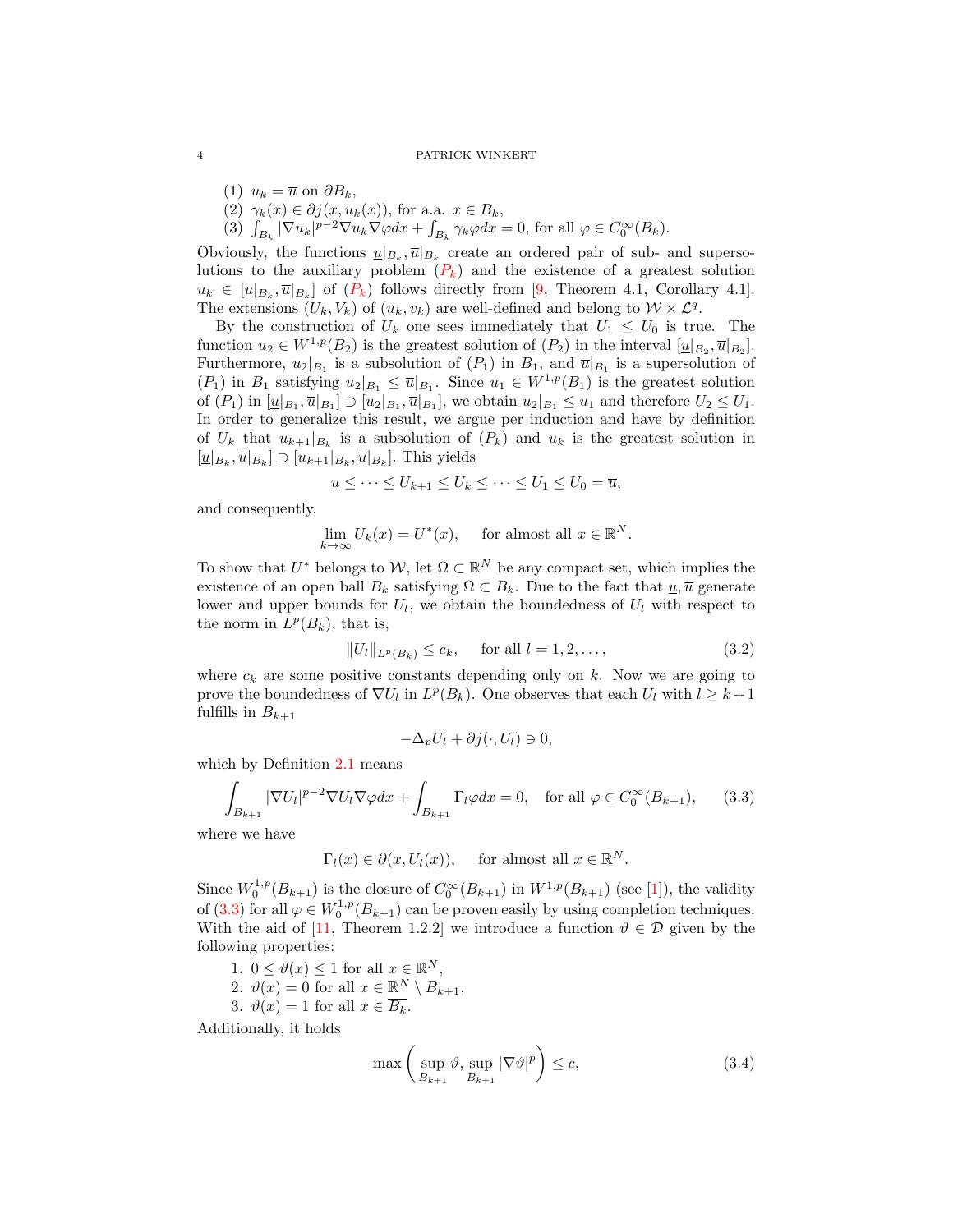where c is a positive constant. By using the special test function  $\varphi = U_l \cdot \vartheta^p \in$  $W_0^{1,p}(B_{k+1})$  in the left term of [\(3.3\)](#page-3-0), one gets along with Young's inequality

$$
\int_{B_{k+1}} |\nabla U_l|^{p-2} \nabla U_l \nabla (U_l \vartheta^p) dx
$$
\n
$$
= \int_{B_{k+1}} \vartheta^p |\nabla U_l|^p dx + p \int_{B_{k+1}} |\nabla U_l|^{p-2} \nabla U_l U_l \vartheta^{p-1} \nabla \vartheta dx
$$
\n
$$
\geq \int_{B_{k+1}} \vartheta^p |\nabla U_l|^p dx - p \int_{B_{k+1}} \varepsilon |\nabla U_l|^p |\vartheta|^p dx - p \int_{B_{k+1}} C(\varepsilon) |U_l|^p |\nabla \vartheta|^p dx
$$
\n
$$
\geq \int_{B_{k+1}} (1 - p\varepsilon) \vartheta^p |\nabla U_l|^p dx - p \int_{B_{k+1}} C(\varepsilon) |U_l|^p |\nabla \vartheta|^p dx,
$$

where  $\varepsilon$  is selected such that  $\varepsilon < \frac{1}{p}$ . Applying (j2) along with [\(3.4\)](#page-3-1) and [\(3.2\)](#page-3-2) yields

$$
\int_{B_{k+1}} (1 - p\varepsilon) \vartheta^p |\nabla U_l|^p dx \le p \int_{B_{k+1}} C(\varepsilon) |U_l|^p |\nabla \vartheta|^p dx + \int_{B_{k+1}} \Gamma_l U_l \vartheta^p dx
$$
\n
$$
\le p \int_{B_{k+1}} C(\varepsilon) |U_l|^p |\nabla \vartheta|^p dx + \int_{B_{k+1}} (c + c |U_l|^{p-1}) |U_l| \vartheta^p dx
$$
\n
$$
\le \widetilde{c},
$$

where  $\tilde{c}$  is a positive constant which depends only on k. The boundedness of the gradient  $\nabla U_l$  in  $L^p(B_k)$  follows directly by the estimate

$$
\int_{B_k} |\nabla U_l|^p dx \le \int_{B_{k+1}} \vartheta^p |\nabla U_l|^p dx \quad \text{ for any } l \ge k+1,
$$

which implies along with [\(3.2\)](#page-3-2) that  $||U_l||_{W^{1,p}(B_k)} \leq \hat{c}_k$  for all  $l = 1, 2, \dots$  The reflexivity of  $W^{1,p}(B_k)$ ,  $1 < p < \infty$ , ensures the existence of a weakly convergent subsequence of  $U_l$ . Due to the compact imbedding  $W^{1,p}(B_k) \hookrightarrow L^p(B_k)$  and the monotony of  $U_l$  we get, for the entire sequence  $U_l$ ,

$$
U_l|_{B_k} \rightharpoonup U^*|_{B_k}
$$
 in  $W^{1,p}(B_k)$  and  $U_l|_{B_k} \rightharpoonup U^*|_{B_k}$  in  $L^p(B_k)$ .

We have  $U^* \in W^{1,p}(B_k)$  and since  $\Omega \subset B_k$  it follows  $U^* \in W^{1,p}(\Omega)$ . As  $\Omega$  is a freely selected compact domain in  $\mathbb{R}^N$ , we obtain  $U^* \in \mathcal{W}$ . Our aim is to show that  $U^*$  is the greatest solution of  $(1.1)$  in  $[u, \overline{u}]$ . Due to  $(3.1)$  it holds

<span id="page-4-0"></span>
$$
\Gamma_k \in \partial j(x, U_k(x)) \quad \text{a.a. in } \mathbb{R}^N \text{ and for all } k. \tag{3.5}
$$

Immediately, the boundedness of  $\Gamma_k$  in  $\mathcal{L}^q$  is a consequence of condition (j2) and by using the diagonal process of Cantor one shows the existence of a weakly convergent subsequence of  $(\Gamma_k)$ , still denoted by  $\Gamma_k$ . In fact, since  $\mathcal{L}^q$  is a reflexive Fréchet space for  $1 < q < \infty$  (see [\[12,](#page-10-2) Theorem 25.15]), we have

<span id="page-4-1"></span>
$$
\int_{\mathbb{R}^N} \Gamma_k \varphi dx \to \int_{\mathbb{R}^N} \Gamma^* \varphi dx \quad \forall \varphi \in \mathcal{D} \text{ as } k \to \infty. \tag{3.6}
$$

Due to  $(3.5)$  we get, for any ball  $B_k$ ,

$$
\Gamma_l(x) \in \partial j(x, U_l(x)),
$$
 for a.a.  $x \in B_k, l = 1, 2, \ldots,$ 

which implies

$$
\int_{B_k} \Gamma_l \varphi dx \le \int_{B_k} j^{\circ}(x, U_l; \varphi) dx, \quad \text{ for all } \varphi \in C_0^{\infty}(B_k).
$$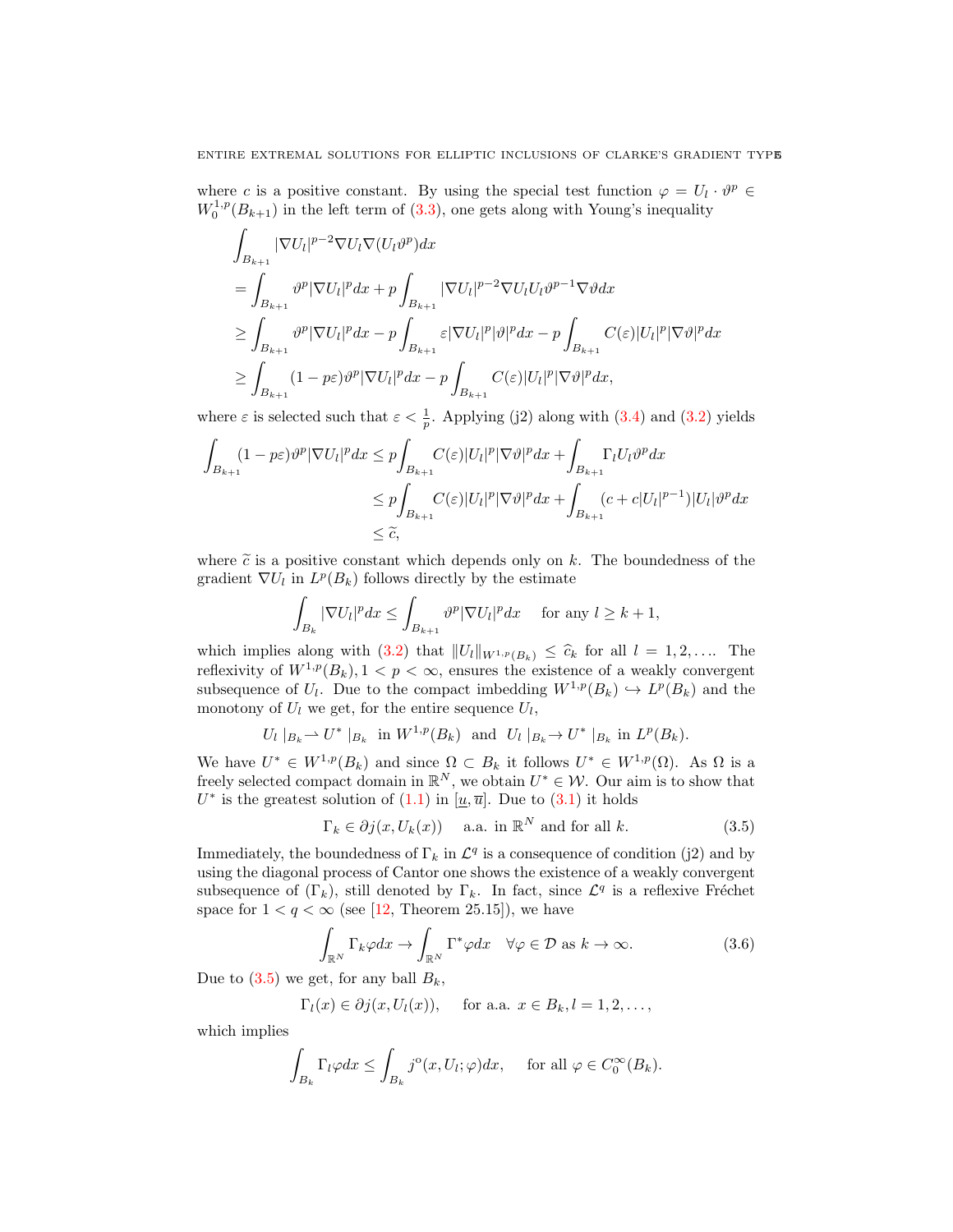Using Fatou's Lemma and the upper semicontinuity of  $j^{\circ}$  yields

$$
\limsup_{l\to\infty}\int_{B_k}\Gamma_l\varphi dx\leq \int_{B_k}\limsup_{l\to\infty}j^{\circ}(x,U_l;\varphi)dx\leq \int_{B_k}j^{\circ}(x,U^*;\varphi)dx,
$$

which shows in view of [\(3.6\)](#page-4-1)

$$
\int_{B_k} \Gamma^* \varphi dx \le \int_{B_k} j^{\circ}(x, U^*; \varphi) dx, \quad \forall \varphi \in C_0^{\infty}(B_k). \tag{3.7}
$$

We are going to show that  $(3.7)$  implies  $\Gamma^*(x) \in \partial j(x, U^*(x))$  for a.a.  $x \in B_k$ . The mapping  $r \mapsto j^{\circ}(x, s; r)$  is positively homogeneous and inequality [\(3.7\)](#page-5-0) holds, in particular, for all  $\varphi \in C_0^{\infty}(B_k)_{+}$ . We obtain

$$
\int_{B_k} \Gamma^* \varphi dx \le \int_{B_k} j^{\circ}(x, U^*; 1) \varphi dx, \quad \forall \varphi \in C_0^{\infty}(B_k)_+.
$$

By  $[10,$  Proposition 2.1.2] Clarke's generalized directional derivative  $j^{\circ}$  fulfills

<span id="page-5-0"></span>
$$
j^{\circ}(x, s; r) = \max\{\xi r : \xi \in \partial j(x, s)\},\
$$

and since  $\partial j(x, s)$  is a nonempty, convex, and compact subset of R, there exists a function  $\Gamma_1^*: B_k \to \mathbb{R}$  such that

$$
j^{o}(x, U^{*}(x); 1) = \Gamma_{1}^{*}(x), \quad \text{for a.a. } x \in B_{k}, \tag{3.8}
$$

where

<span id="page-5-3"></span><span id="page-5-1"></span>
$$
\Gamma_1^*(x) = \max\{\xi : \xi \in \partial j(x, U^*(x))\}.
$$
\n(3.9)

Applying the general approximation results in [\[3\]](#page-9-6) for lower (respectively, upper) semicontinuous functions in Hilbert spaces yields a sequence of locally Lipschitz functions converging pointwise to  $j^{\circ}$ . This implies that  $s \mapsto j^{\circ}(x, s; 1)$  is superpositionally measurable, meaning that the mapping  $x \mapsto j^{\circ}(x, u(x); 1)$  is measurable for all measurable functions  $u : B_k \to \mathbb{R}$ . Due to [\(3.8\)](#page-5-1) and (j2) we infer  $\Gamma_1^* \in L^q(B_k)$ . Using  $(3.7)$  proves

$$
\int_{B_k} \Gamma^* \varphi dx \le \int_{B_k} \Gamma_1^* \varphi dx, \quad \forall \varphi \in C_0^{\infty}(B_k)_+,
$$

which implies

<span id="page-5-5"></span><span id="page-5-4"></span><span id="page-5-2"></span>
$$
\Gamma^*(x) \le \Gamma_1^*, \quad \text{for a.a. } x \in B_k. \tag{3.10}
$$

Testing [\(3.7\)](#page-5-0) with nonpositive functions  $\varphi = -\psi$ , where  $\psi \in C_0^{\infty}(B_k)_{+}$ , we have

$$
-\int_{B_k} \Gamma^* \psi dx \le \int_{B_k} j^{\circ}(x, U^*; -1)\psi dx, \quad \forall \psi \in C_0^{\infty}(B_k)_+.
$$
 (3.11)

The same arguments as above yield the existence of a function  $\tau \in L^q(B_k)$  such that

$$
\tau(x) = \max\{-\xi : \xi \in \partial j(x, U^*(x))\} = -\min\{\xi : \xi \in \partial j(x, U^*(x))\},\tag{3.12}
$$

which implies by setting  $\Gamma_2^* = -\tau$  in [\(3.11\)](#page-5-2) that

$$
-\int_{B_k} \Gamma^* \psi dx \le -\int_{B_k} \Gamma_2^* \psi dx, \ \forall \psi \in C_0^{\infty}(B_k)_+,
$$

and therefore one gets

$$
\int_{B_k} \Gamma^* \psi dx \ge \int_{B_k} \Gamma_2^* \psi dx, \ \forall \psi \in C_0^{\infty}(B_k)_+.
$$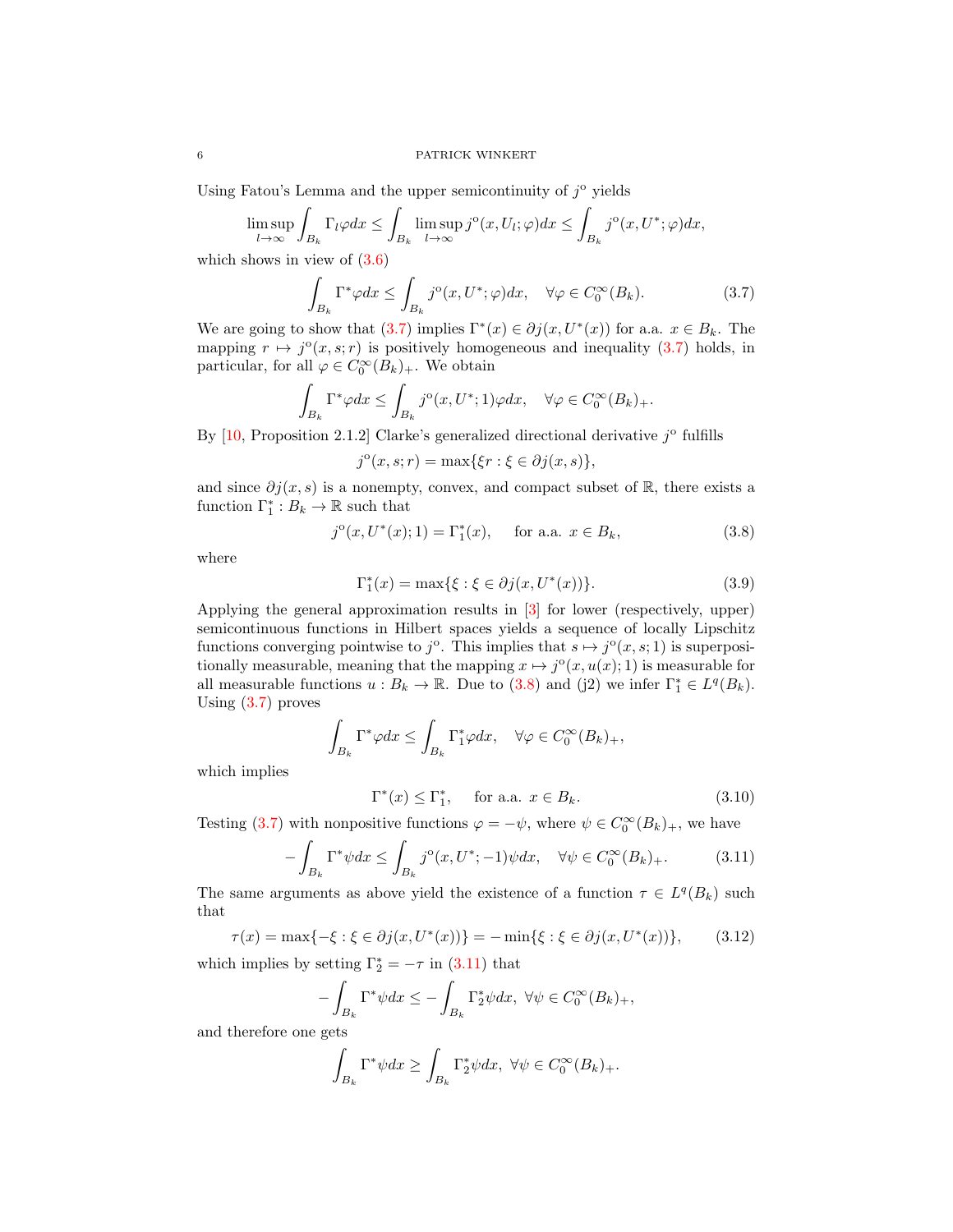From the last inequality we infer

<span id="page-6-2"></span><span id="page-6-0"></span>
$$
\Gamma^*(x) \ge \Gamma_2^*, \quad \text{for a.a. } x \in B_k. \tag{3.13}
$$

In view of [\(3.9\)](#page-5-3), [\(3.10\)](#page-5-4), [\(3.12\)](#page-5-5), [\(3.13\)](#page-6-0) and  $\Gamma_2^* = -\tau$  we see at once that

$$
\Gamma^*(x) \in \partial j(x, U^*(x)) \quad \text{for a.a. } x \in B_k.
$$
\n(3.14)

Let  $\varphi \in \mathcal{D}$  be arbitrary fixed. Then there exists an index k such that the support of  $\varphi$  fulfills supp  $\varphi \subset B_k$ . The approximations above yield, for any  $l \geq k$ 

$$
\int_{\mathbb{R}^N} |\nabla U_l|^{p-2} \nabla U_l \nabla \varphi dx + \int_{\mathbb{R}^N} \Gamma_l \varphi dx = 0,
$$

or equivalently

<span id="page-6-1"></span>
$$
\int_{B_k} |\nabla U_l|^{p-2} \nabla U_l \nabla \varphi dx + \int_{B_k} \Gamma_l \varphi dx = 0.
$$
\n(3.15)

It is well known that  $-\Delta_p: W^{1,p}(B_k) \to (W^{1,p}(B_k))^*$  is continuous, bounded, and pseudomonotone for  $1 < p < \infty$ . We have  $U_l \rightharpoonup U^*$  in  $W^{1,p}(B_k)$  and due to the pseudomonotonicity it holds  $-\Delta_p U_l \rightharpoonup -\Delta_p U^*$  in  $(W^{1,p}(B_k))^*$ . Along with the weak convergence of  $\Gamma_l$  in  $L^q(B_k)$  we can pass to the limit in [\(3.15\)](#page-6-1) and obtain

<span id="page-6-3"></span>
$$
\int_{\mathbb{R}^N} |\nabla U^*|^{p-2} \nabla U^* \nabla \varphi dx + \int_{\mathbb{R}^N} \Gamma^* \varphi dx = 0.
$$
\n(3.16)

The statements in  $(3.14)$  and  $(3.16)$  show that the pair  $(U^*, \Gamma^*)$  is a solution of problem  $(1.1)$  in  $[u,\overline{u}]$ . In order to complete the proof we have to prove that  $U^*$  is the greatest solution of  $(1.1)$  $(1.1)$  in  $[u, \overline{u}]$ . Let  $\widetilde{u}$  be any solution of  $(1.1)$  in the order interval  $[u, \overline{u}]$ . Obviously, the solution  $\widetilde{u}$  is also a subsolution of  $(1.1)$ , which order interval [u,  $\overline{u}$ ]. Obviously, the solution  $\tilde{u}$  is also a subsolution of [\(1.1\)](#page-0-0), which implies by the construction in [\(3.1\)](#page-2-3) that the inequality  $\tilde{u} \leq U_l \leq \overline{u}$  is valid for all  $l = 1, 2, \ldots$  This yields  $\tilde{u} \leq U_l$ , which shows that  $U^*$  must be the greatest<br>solution of (1,1) in  $[u, \bar{v}]$ . In the same way one can show the oxistence of a smallest solution of  $(1.1)$  in  $[u, \overline{u}]$ . In the same way one can show the existence of a smallest solution.  $\Box$ 

Remark 3.2. Notice that Theorem [3.1](#page-2-4) can be extended for problems of the form  $Au + \partial j(\cdot, u) \ni 0 \quad in \ \mathcal{D}',$ 

where

$$
Au(x) = -\sum_{i=1}^{N} \frac{\partial}{\partial x_i} a_i(x, u(x), \nabla u(x)), \quad with \ \nabla u = \left(\frac{\partial u}{\partial x_1}, \dots, \frac{\partial u}{\partial x_N}\right) \tag{3.17}
$$

is a general operator of Leray–Lions type. The proof in this case can be shown by using similar arguments.

Remark 3.3. The elliptic inclusion problem with state-dependent subdifferentials investigated by Carl in [\[4\]](#page-9-3) has the form

<span id="page-6-4"></span>
$$
Au + \beta(\cdot, u, u) \ni 0 \quad in \ \mathcal{D}',
$$

where A is a general operator of Leray–Lions type like in  $(3.17)$  and  $\beta(x, u, \cdot) : \mathbb{R} \to 2^{\mathbb{R}} \setminus \emptyset$  is a maximal monotone graph in  $\mathbb{R}^2$  depending continuously on the unknown u. The multifunction  $\beta$  is generated by  $f : \mathbb{R}^N \times \mathbb{R} \times \mathbb{R} \to \mathbb{R}$  which satisfies the following conditions:

(f1)  $(x, r) \rightarrow f(x, r, s)$  is a Carathéodory function uniformly with respect to s, which means that f is measurable in x for all  $(r, s) \in \mathbb{R} \times \mathbb{R}$  and continuous in r for a.a.  $x \in \mathbb{R}^N$  uniformly with respect to s.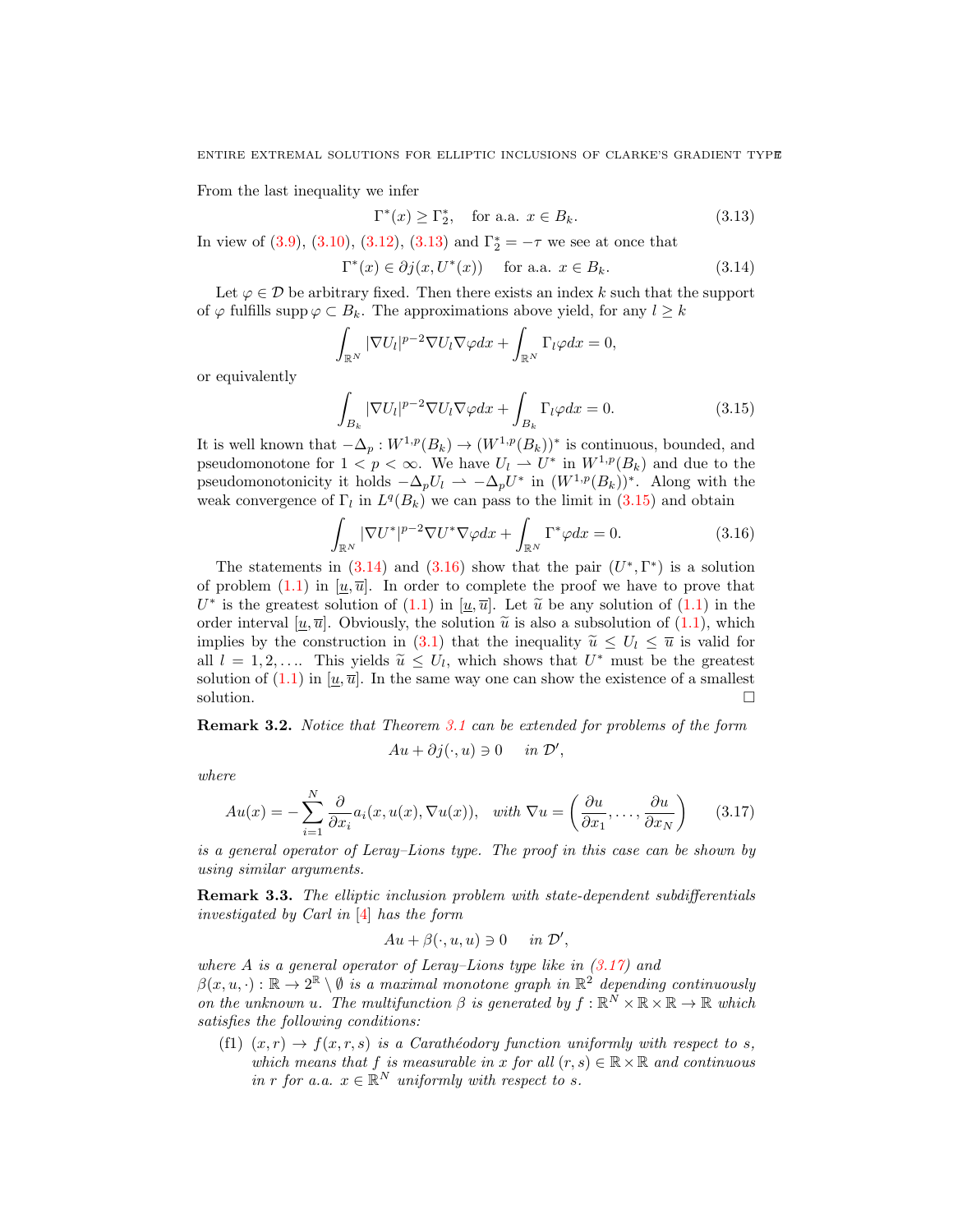#### 8 PATRICK WINKERT

(f2)  $s \to f(x,r,s)$  is nondecreasing (possibly discontinuous) for a.a.  $x \in \mathbb{R}^N$ and for each  $r \in \mathbb{R}$ , and it is related to the maximal monotone graph  $\beta$  by

$$
\beta(x, r, s) = [f(x, r, s - 0), f(x, r, s + 0)],
$$

where  $f(x, r, s \pm 0) = \lim_{\varepsilon \downarrow 0} f(x, r, s \pm \varepsilon).$ 

- (f3)  $(x, s) \to f(x, r, s)$  is measurable in  $\mathbb{R}^N \times \mathbb{R}$  for each  $r \in \mathbb{R}$ .
- (f4) For a given pair of sub- and supersolutions  $\underline{u}, \overline{u}$  satisfying  $\underline{u} \leq \overline{u}$ , there exists a function  $k \in \mathcal{L}_+^q$  and a constant  $\alpha > 0$  such that

$$
|f(x,r,s)| \le k(x),
$$

for a.a.  $x \in \mathbb{R}^N$  and for all  $r \in [\underline{u}(x), \overline{u}(x)]$  and  $s \in [\underline{u}(x) - \alpha, \overline{u}(x) + \alpha]$ .

The function f is continuous in the second argument and nondecreasing (possibly discontinuous) in the third argument. Thus,  $f \in L^{\infty}_{loc}(\mathbb{R}^N \times \mathbb{R} \times \mathbb{R})$  and we can set

$$
j(x,s) = \int_0^s f(x,t,t)dt,
$$

which yields that the function  $s \mapsto j(x, s)$  is locally Lipschitz and Clarke's generalized gradient can be represented by  $\partial j(x, s) = \beta(x, s, s)$  (for more details see, e.g., [\[9\]](#page-10-1)). Hence, our paper extends the results in [\[4\]](#page-9-3) for more general multifunction in form of Clarke's generalized gradients in all of  $\mathbb{R}^N$ .

### 4. Construction of Sub- and Supersolutions

In this section we give some conditions to find a pair of sub- and supersolutions of our problem  $(1.1)$ . The main idea is to use the eigenvalues and the corresponding eigenfunctions of the p-Laplacian on bounded domains with Dirichlet boundary values. We denote by  $\lambda_1$  the first eigenvalue of the *p*-Laplacian on the ball  $B_r$ with radius r corresponding to its eigenfunction  $\varphi_1$ . This means,  $\varphi_1$  satisfies the equation

<span id="page-7-0"></span>
$$
-\Delta_p u = \lambda_1 |u|^{p-2}u \quad \text{in } B_r,
$$
  
\n
$$
u = 0 \quad \text{on } \partial B_r.
$$
\n(4.1)

In view of the results of Anane in [\[2\]](#page-9-7), it is well known that  $\lambda_1$  is positive and  $\varphi_1 \in \text{int}(C_0^1(\overline{B_r})_+)$ , where the interior of the positive cone  $C_0^1(\overline{B_r})_+$  is given by

$$
int(C_0^1(\overline{B_r})_+) = \left\{ u \in C_0^1(\overline{B_r}) : u(x) > 0, \forall x \in B_r, \text{ and } \frac{\partial u}{\partial n}(x) < 0, \forall x \in \partial B_r \right\}.
$$

Now we suppose the hypotheses on Clarke's generalized gradient as follows:

- (j3) There exists a Carathéodory function  $g : \mathbb{R}^N \times \mathbb{R} \to \mathbb{R}$ , which fulfills
	- $\xi \leq g(x, s)$ ,  $\forall s \in \mathbb{R}$ , for a.a.  $x \in \mathbb{R}^N$ , and for all  $\xi \in \partial j(x, s)$  (4.2)

and has the property

<span id="page-7-3"></span><span id="page-7-2"></span><span id="page-7-1"></span>
$$
\liminf_{s \to +0} \left( -\frac{g(x,s)}{s^{p-1}} \right) > \lambda_1,\tag{4.3}
$$

uniformly with respect to a.a.  $x \in \mathbb{R}^N$ . Furthermore, there exists  $\tilde{s} > 0$ such that

$$
\partial j(x,\tilde{s}) \ge 0, \quad \text{for a.a. } x \in \mathbb{R}^N. \tag{4.4}
$$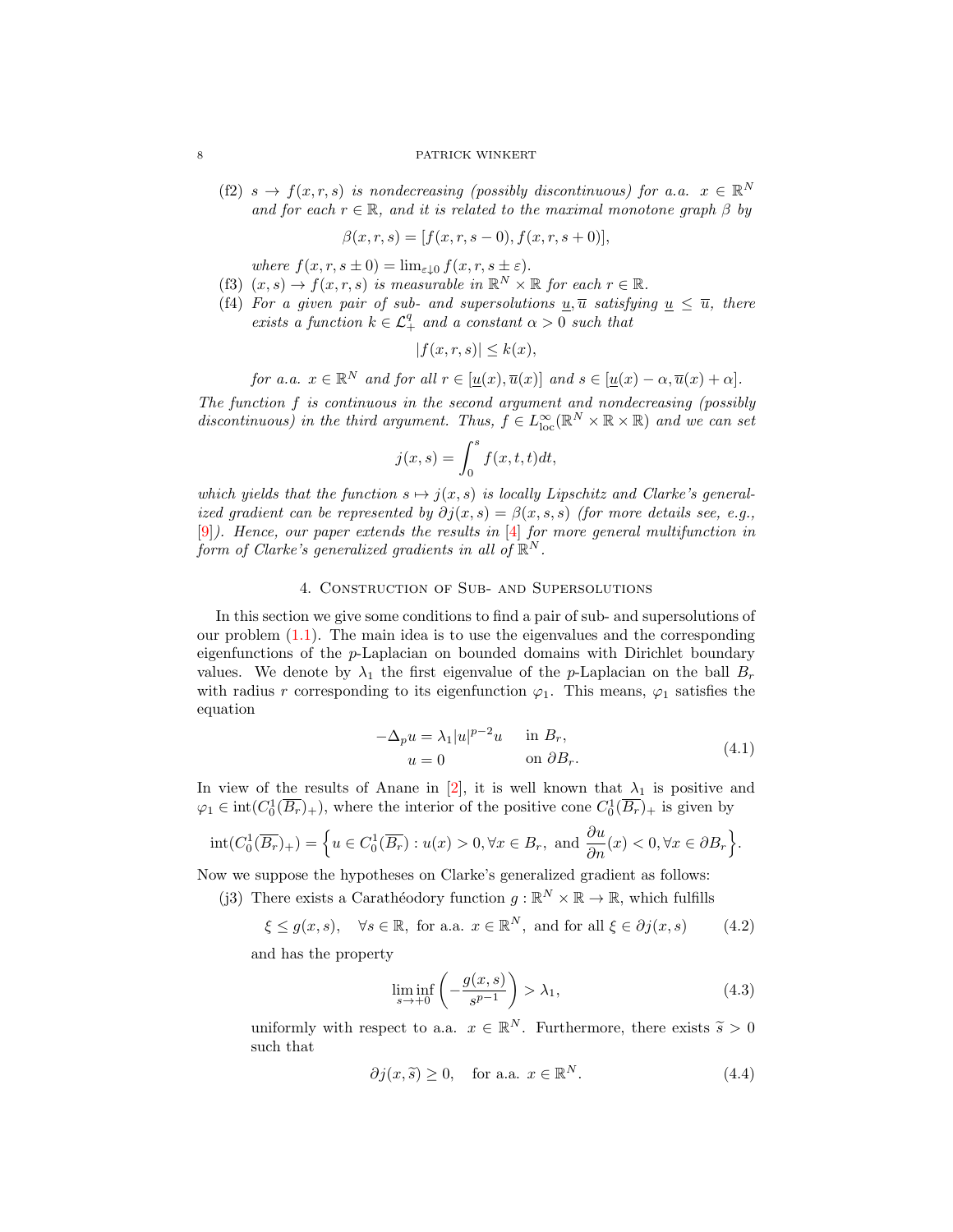<span id="page-8-0"></span>**Proposition 4.1.** Let the conditions  $(j1)-(j3)$  be satisfied. Then there exists a positive ordered pair of sub- and supersolutions

<span id="page-8-1"></span>
$$
\underline{u}(x) = \begin{cases} \varepsilon \varphi_1(x) & \text{if } x \in B_r \\ 0 & \text{if } x \in \mathbb{R}^N \setminus B_r, \end{cases} \quad \overline{u}(x) = \widetilde{s}, \quad \text{for a.a. } x \in \mathbb{R}^N \tag{4.5}
$$

of problem [\(1.1\)](#page-0-0) provided that  $\varepsilon > 0$  is sufficiently small.

*Proof.* The eigenfunction  $\varphi_1$  of [\(4.1\)](#page-7-0) belongs to  $int(C_0^1(\overline{B_r})_+)$ , that means in particular, the outer normal derivative  $\frac{\partial \varphi_1}{\partial n}$  on  $\partial B_r$  has a negative sign. By applying the Divergence Theorem we have for  $\varphi \in \mathcal{D}_+$ 

$$
\int_{\mathbb{R}^N} |\nabla \underline{u}|^{p-2} \nabla \underline{u} \nabla \varphi dx = \int_{B_r} |\nabla (\varepsilon \varphi_1)|^{p-2} \nabla (\varepsilon \varphi_1) \nabla \varphi dx
$$
\n
$$
= \int_{\partial B_r} |\nabla (\varepsilon \varphi_1)|^{p-2} (\partial (\varepsilon \varphi_1)/\partial \nu) \varphi dx + \int_{B_r} \lambda_1 (\varepsilon \varphi_1)^{p-1} \varphi dx
$$
\n
$$
\leq \int_{B_r} \lambda_1 (\varepsilon \varphi_1)^{p-1} \varphi dx
$$
\n
$$
= \int_{\mathbb{R}^N} \lambda_1 \underline{u}^{p-1} \varphi dx.
$$

This calculation along with [\(4.2\)](#page-7-1) and [\(4.3\)](#page-7-2) yields for  $\gamma \in \partial j(\cdot, \varepsilon \varphi_1)$ 

$$
-\Delta_p(\varepsilon\varphi_1) + \underline{\gamma} \le \lambda_1(\varepsilon\varphi_1)^{p-1} + g(\cdot, \varepsilon\varphi_1) \le 0,
$$

assumed  $\varepsilon$  is sufficiently small. Due to [\(4.4\)](#page-7-3) it follows directly that  $\overline{u} = \tilde{s}$  is a positive constant supersolution of [\(1.1\)](#page-0-0). Choosing  $\varepsilon$  small enough such that  $\underline{u} \leq \overline{u}$ completes the proof.

Proposition [4.1](#page-8-0) ensures under the additionally hypothesis (i3) the existence of a positive nontrivial solution  $u$  of  $(1.1)$  belonging to the order interval of sub- and supersolutions given in  $(4.5)$ .

**Example 4.2.** Let  $\lambda > \lambda_1$  be fixed and let  $j(x, \cdot) : \mathbb{R} \to \mathbb{R}$  be a locally Lipschitz function satisfying (j1) given by

$$
j(x,s) = \begin{cases}\n-\lambda e^{s-2} - \lambda s - \text{sgn}(s) \frac{|x|+2}{p(|x|+1)} |s|^p, & \text{if } s \le 2 \\
-\frac{1}{2}\lambda s^2 + 4\lambda s - 9\lambda - \frac{|x|+2}{p(|x|+1)} s^p, & \text{if } 2 \le s \le 3 \\
-\lambda e^{-s+3} + \lambda s - \frac{7}{2}\lambda - \frac{|x|+2}{p(|x|+1)} s^p, & \text{if } s \ge 3.\n\end{cases}
$$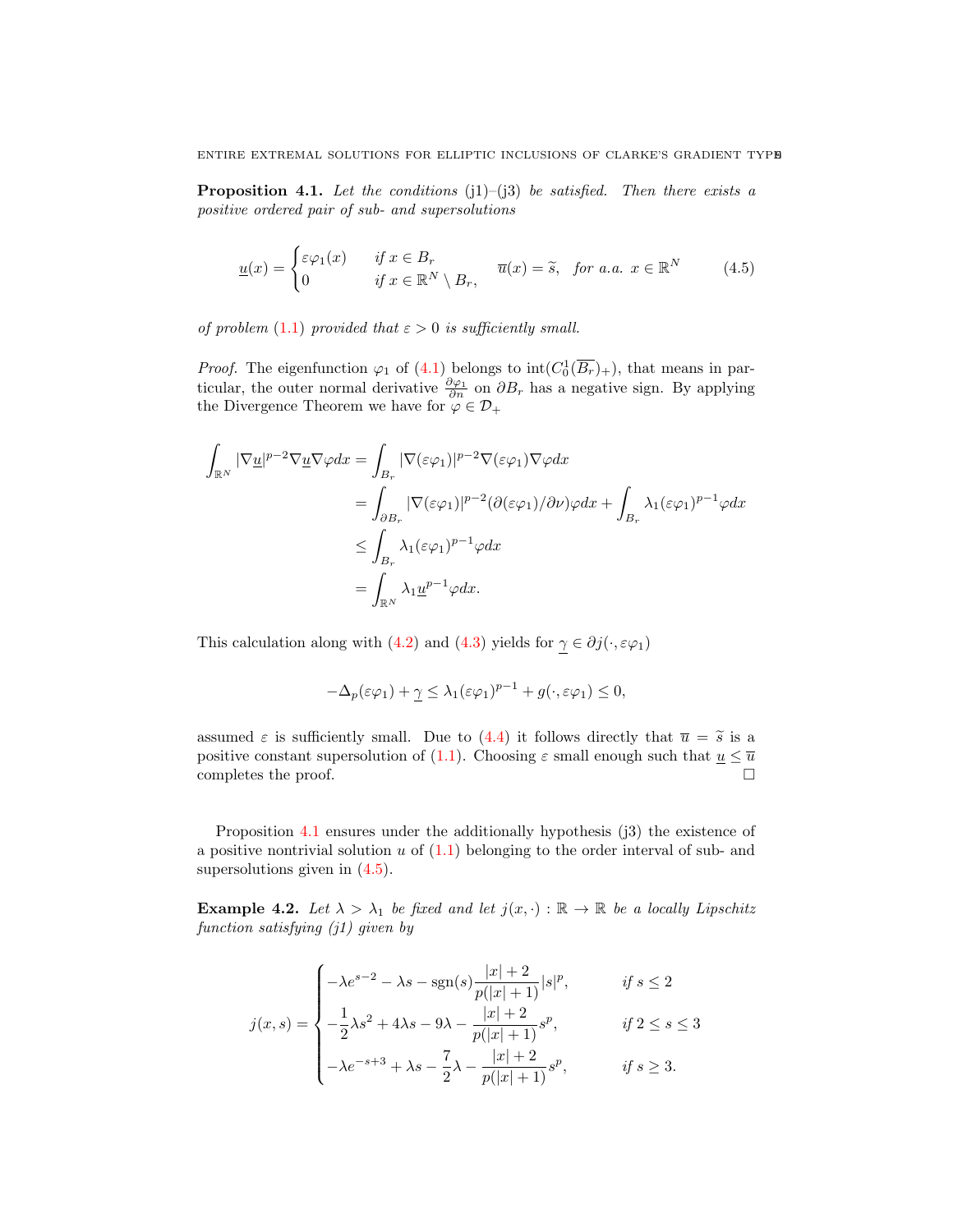Its generalized Clarke's gradient has the form

$$
\partial j(x,s) = \begin{cases}\n-\lambda e^{s-2} - \lambda - \frac{|x|+2}{|x|+1}|s|^{p-1}, & \text{if } s < 2 \\
\left[ -2\left(\lambda + \frac{|x|+2}{|x|+1}2^{p-2}\right), 2\left(\lambda - \frac{|x|+2}{|x|+1}2^{p-2}\right) \right], & \text{if } s = 2 \\
-\lambda s + 4\lambda - \frac{|x|+2}{|x|+1}s^{p-1}, & \text{if } 2 < s < 3 \\
\left[ \lambda - \frac{|x|+2}{|x|+1}3^{p-1}, 2\lambda - \frac{|x|+2}{|x|+1}3^{p-1} \right], & \text{if } s = 3 \\
\lambda e^{-s+3} + \lambda - \frac{|x|+2}{|x|+1}s^{p-1}, & \text{if } s > 3.\n\end{cases}
$$

One easily verifies that  $\partial j(x, \cdot)$  satisfies the condition (j2) and is bounded above by a Carathéodory function  $g : \Omega \times \mathbb{R} \to \mathbb{R}$  defined as

$$
g(x,s) = \begin{cases} |s| - \frac{|x| + 2}{|x| + 1}|s|^{p-1}, & \text{if } s \le 0 \\ -\left(\lambda + \frac{|x| + 2}{|x| + 1}\right)s^{p-1}, & \text{if } 0 \le s \le 1 \\ 3\lambda s - 4\lambda - \frac{|x| + 2}{|x| + 1}s^{p-1}, & \text{if } 1 \le s \le 2 \\ s + 2(\lambda - 1) - \frac{|x| + 2}{|x| + 1}s^{p-1}, & \text{if } s \ge 2. \end{cases}
$$

Since g fulfills property  $(4.3)$ , there exists a positive pair of sub- and supersolutions given by [\(4.5\)](#page-8-1) and thus, we obtain a nontrivial positive solution  $u \in [u, \overline{u}]$  of problem  $(1.1).$  $(1.1).$ 

Acknowledgement: The author gratefully acknowledges the helpful suggestions of S. Carl during the preparation of the paper.

#### **REFERENCES**

- <span id="page-9-5"></span>[1] R. A. Adams. Sobolev spaces. Academic Press [A subsidiary of Harcourt Brace Jovanovich, Publishers], New York-London, 1975. Pure and Applied Mathematics, Vol. 65.
- <span id="page-9-7"></span> $[2]$  A. Anane. Simplicité et isolation de la première valeur propre du p-laplacien avec poids. C. R. Acad. Sci. Paris Sér. I Math., 305(16):725-728, 1987.
- <span id="page-9-6"></span>[3] H. Attouch and D. Azé. Approximation and regularization of arbitrary functions in Hilbert spaces by the Lasry-Lions method. Ann. Inst. H. Poincaré Anal. Non Linéaire,  $10(3):289-$ 312, 1993.
- <span id="page-9-3"></span>[4] S. Carl. Extremal solutions for quasilinear elliptic inclusions in all of  $\mathbb{R}^N$  with state-dependent subdifferentials. J. Optim. Theory Appl., 104(2):323–342, 2000.
- <span id="page-9-2"></span>[5] S. Carl. Existence of extremal solutions of boundary hemivariational inequalities. J. Differential Equations, 171(2):370–396, 2001.
- <span id="page-9-1"></span>[6] S. Carl and V. K. Le. Existence results for hemivariational inequalities with measures. Appl. Anal., 86(6):735–753, 2007.
- <span id="page-9-4"></span>[7] S. Carl, V. K. Le, and D. Motreanu. Nonsmooth variational problems and their inequalities. Springer Monographs in Mathematics. Springer, New York, 2007. Comparison principles and applications.
- <span id="page-9-0"></span>[8] S. Carl and D. Motreanu. Quasilinear elliptic inclusions of Clarke's gradient type under local growth conditions. Appl. Anal., 85(12):1527–1540, 2006.